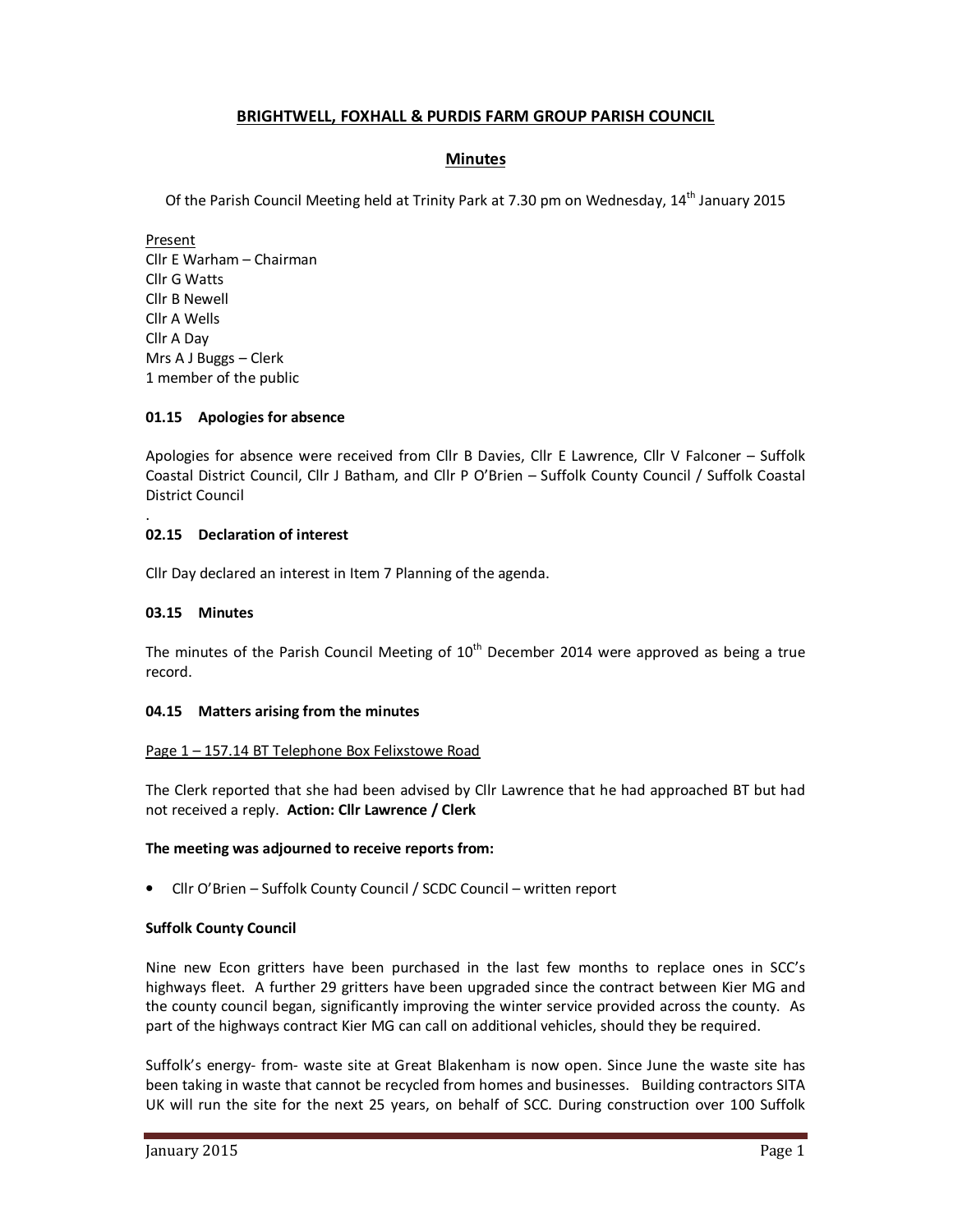firms won contracts worth approx. £13.5.ml to supply goods and services to the site. It has created 47 new jobs on the site and a further 200 could be created if the proposed greenhouse project, using surplus heat from the site to grow tomatoes, goes ahead.

The MyCGo, centre at Fraser House in Ipswich opened on  $10<sup>th</sup>$  November and offers all 16-24 year olds, in Ipswich and the surrounding area, free training, career and employment support. The project is pioneering a new approach to helping young people in to employment. Businesses and local councils are leading the project.

Meetings at SCC have started, in earnest, after the Christmas/New Year break and councillors are grappling, or at least I am, with the introduction of new systems on laptops and I am keeping fingers crossed that this is will get to you. - I have had to write it out 3 times as my drive for saving reports disappeared.

Locality budget for Purdis £1000 remaining

- Cllr Falconer Suffolk Coastal District Council no report.
- Suffolk Police PCSO Glynn Bown written report

# **Period 1st December 2014 – 31st December 2014**

| Parish                 | No. of crimes recorded | Same month last year |
|------------------------|------------------------|----------------------|
| Brightwell             |                        |                      |
| Bucklesham             |                        |                      |
| Foxhall                |                        |                      |
| Levington              |                        |                      |
| Nacton                 |                        |                      |
| Newbourne              |                        |                      |
| Purdis Farm            | 15                     |                      |
| Waldringfield          |                        |                      |
| Total Crime this month | 22                     | 19                   |

This month's recorded crime was 22 . The level of recorded crime for the same period in 2013 was 19.

Brightwell, Levington and Newbourne all have no recorded crime this month.

Bucklesham had 1 reported crime this month, a caravan that was in situ on a Caravan Site, was damaged by tenants.

Foxhall also had 1 reported crime this month, a vehicle that is used to block a private track in Purdis Farm Lane was moved without consent.

Nacton had 3 reported crimes this month. A manhole cover located on the eastbound carriageway of the A14 was stolen overnight on the  $23<sup>rd</sup>$  December. There were 2 linked crimes that relate to shed burglaries, outbuildings situated on a Golf Course were entered and various tools taken, these crimes have been linked to various others in the area and enquiries are on-going.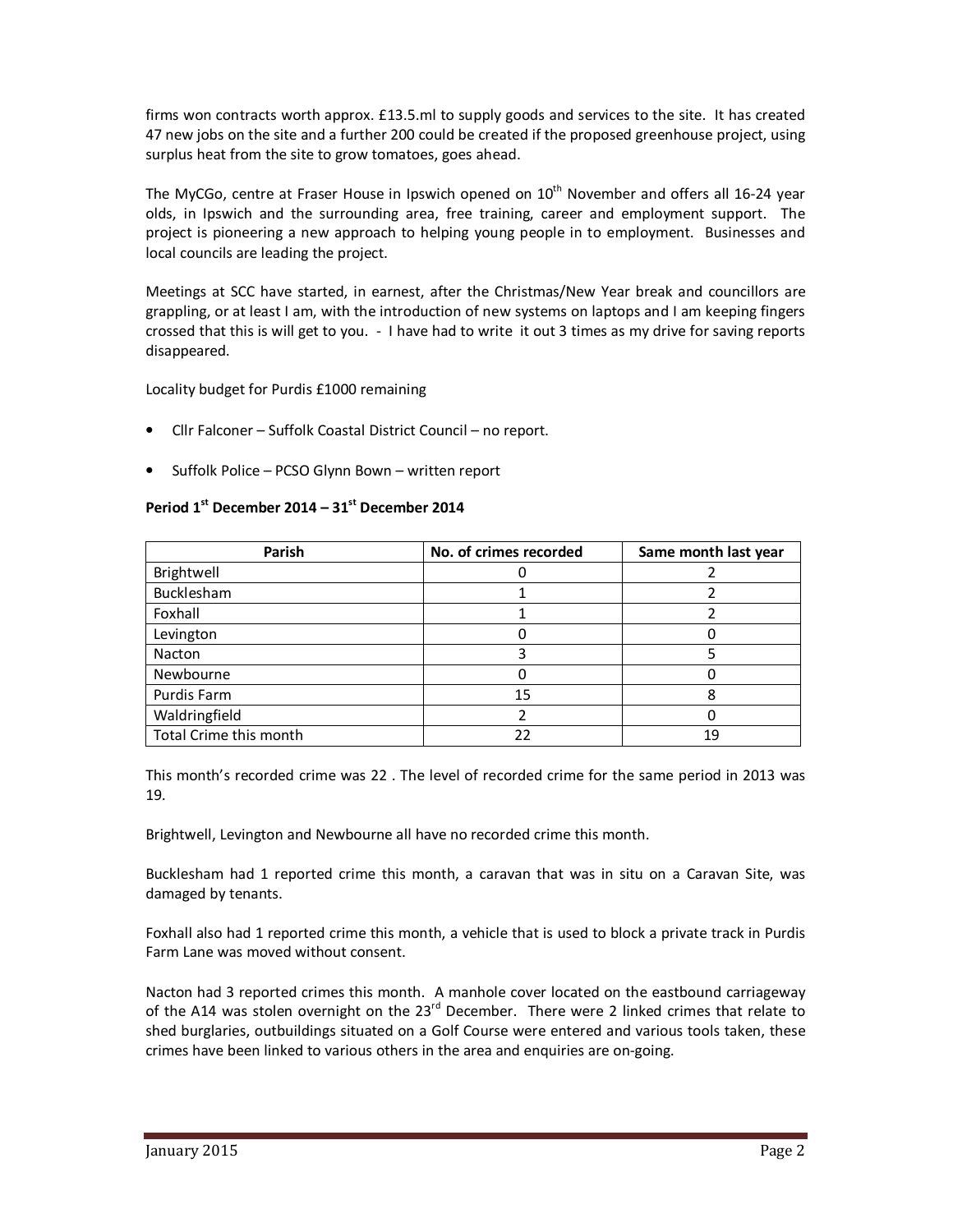Purdis Farm recorded 15 crimes, 13 relate to Sainsbury's, there were 2 reports of wheelie bin theft, these thefts occurred in Meadow Crescent on the  $12<sup>th</sup>$  December and Hazel Drive on the  $24<sup>th</sup>$ December.

Waldringfield recorded 2 crimes again this month, these were also Wheelie bin thefts, bins placed out in School Road on the  $19^{th}$  December and Cliff Road on the  $23^{rd}$  December were taken.

A view of crime maps and data can now be found on the Internet www.police.uk

### **The meeting was re-convened.**

# **05.15 Clerk's Report**

The Clerk's report had previously been circulated and it was agreed that some of the items should be discussed as per the agenda.

### Electoral Roll

The Parish Council has now received the 2014 electoral roll for Brightwell, Foxhall & Purdis Farm. Please be aware that it is illegal to give a copy of this document to another person or organisation.

### Parish Polls Consultation

This consultation is about the government's intentions to modernise parish poll regulations. A parish poll is a public ballot called through the parish meeting and administered by the local electoral authority (district, borough or unitary council) with the cost falling to the local (parish or town) council. Those that have experienced parish polls will have mixed feelings. To some it is a way in which local people can make their views known to the local council in a formal and compelling way. To others it is a divisive and undemocratic way in which a vocal minority can cause the majority the unnecessary expense of an unbinding ballet.

The consultation proposes to:

- Increase the trigger for the number of electors needed to call a poll with the stated aim of limiting vexations, unnecessary and otherwise inappropriate use.
- Update the voting arrangements with the stated aim of improving access and modernising the polling procedure to bring mechanisms in line with other local government polls.
- More closely define the question on which a parish poll can be held with the stated aim of ensuring questions posed are on appropriate local issues.

The consultation can be found at: https://gov.uk/government/conultations/parish-polls. Deadline:  $30<sup>th</sup>$  January 2015.

# Queen's Garden Party

SALC have three pairs of invitations for Thursday, 28<sup>th</sup> May 2015 to attend this year's Royal Garden Party. Nomination forms have to be completed and returned by 5.00 pm Thursday, 5<sup>th</sup> February 2015. This invitation is open to Chairperson's of Parish Councils.

# Transparency Code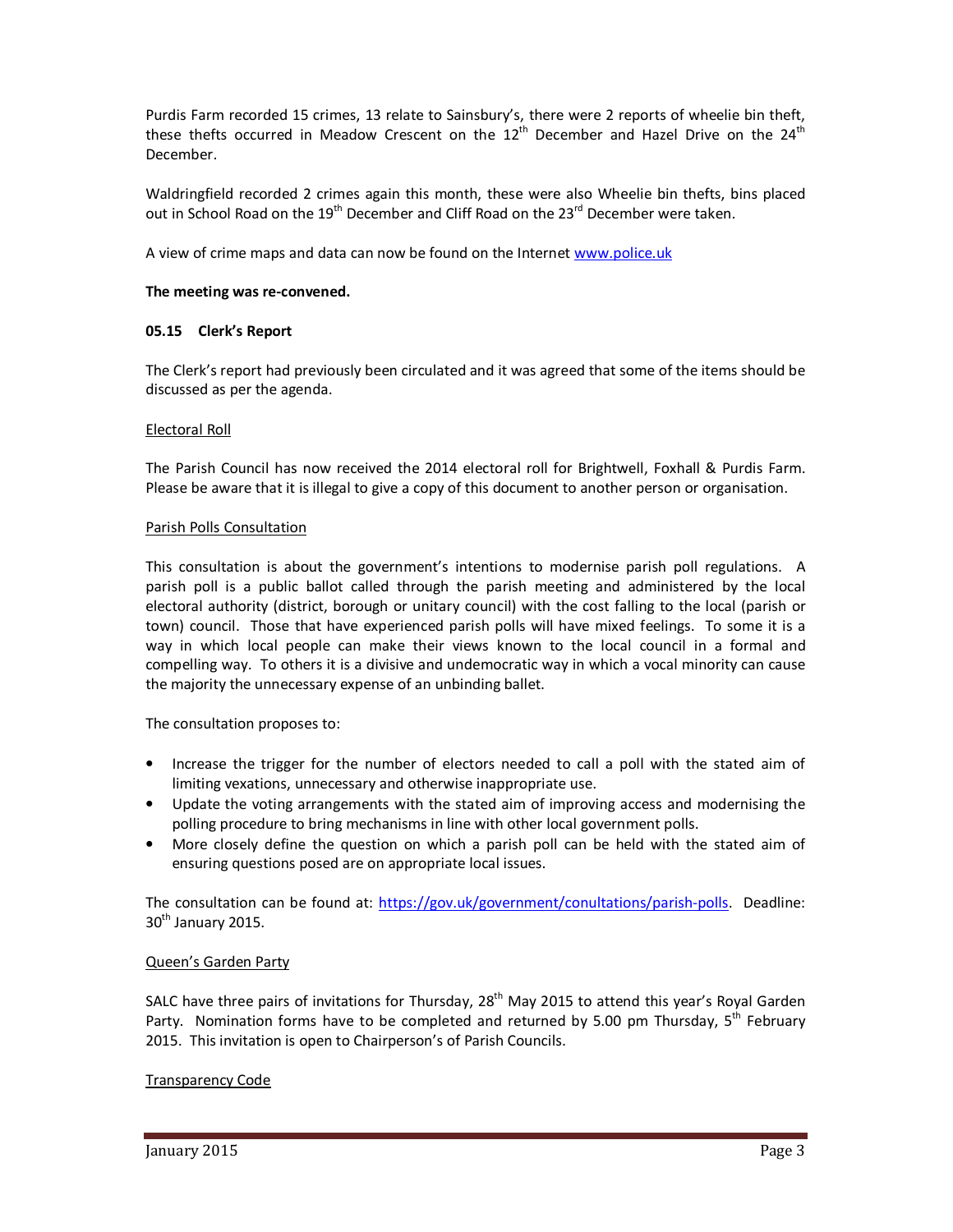SALC have issued an early warning that the Government has published a Transparency Code for Smaller Authorities (includes town and parish councils with an annual turnover not exceeding £25,000). This early warning notice is being given to Parish Councils to give them a chance to familiarise themselves with the content. The related regulations have been laid and will be debated in 2015 http://www.legislation.gov.uk/id/ukdsi/2015/9780111126103 but are not yet law so at this stage Parish Councils do not have to comply with the Code. Once the regulations are made the intention is that the Code will become mandatory for the start of the 2015/2015 financial year. This means that smaller town and parish councils will have to comply with the Code instead of submitting to external audit. Internal audit will still be required.

This link to the Code is https://www.gov.uk/government/publications/transparency-code-forsmaller-authorities

# **06.15 Planning**

a. Planning Applications

### Planning Application in Circulation by the Parish Council

DC/15/0012/FUL 106 Bucklesham, Road Purdis Farm – Demolition of single garage. Single-storey extension comprising utility room, breakfast area and single garage. Alter existing hall and sunroom (ground floor) to create dining hall and porch. Construct additional bedroom at first floor.

SCC Foxhall Landfill Site Foxhall Road Brightwell – C14/ Variation of condition application.

b. To discuss the Port of Felixstowe Request for S106 Variation – Rail

Cllr Day outlined the contents of the document to councillors as it appeared the document had not been received by all councillors. The Clerk was requested to resend the document. Following discussion it was agreed that the Cllr Watts the Chairman of the Planning Committee should formulate a reply for submission. The general consensus of opinion of councillors was that the changes would significantly affect the Parish of Nacton and in particular those people who live at Orwell Station.

It was noted that the Parish Council had until the 29<sup>th</sup> January 2015 to submit comments and the Clerk was requested to contact Michaelle Coupe Suffolk Coastal District Planning requesting an extension to the deadline. **Action: Cllr Watts / Clerk** 

# **07.15 Locality Budget 2014/2015**

Cllr Day reported that he had endeavoured to contact Suffolk County Council Highway Department on numerous occasions to discuss the purchasing of "Welcome to Foxhall" signs but had been unable to obtain a response. Cllr Day agreed to speak to the Portfolio Holder for Highways (Graham Newman). **Action: Clerk / Cllr Day** 

### **08.15 Grit Bins**

Cllr Newell reported that due to the fact that the two grit bins in Foxhall had been positioned into what appears to be the 'wrong' locations she would like to see two additional grit bins positioned in the required locations ie outside Springbank Farm Monument Farm Lane Foxhall and outside the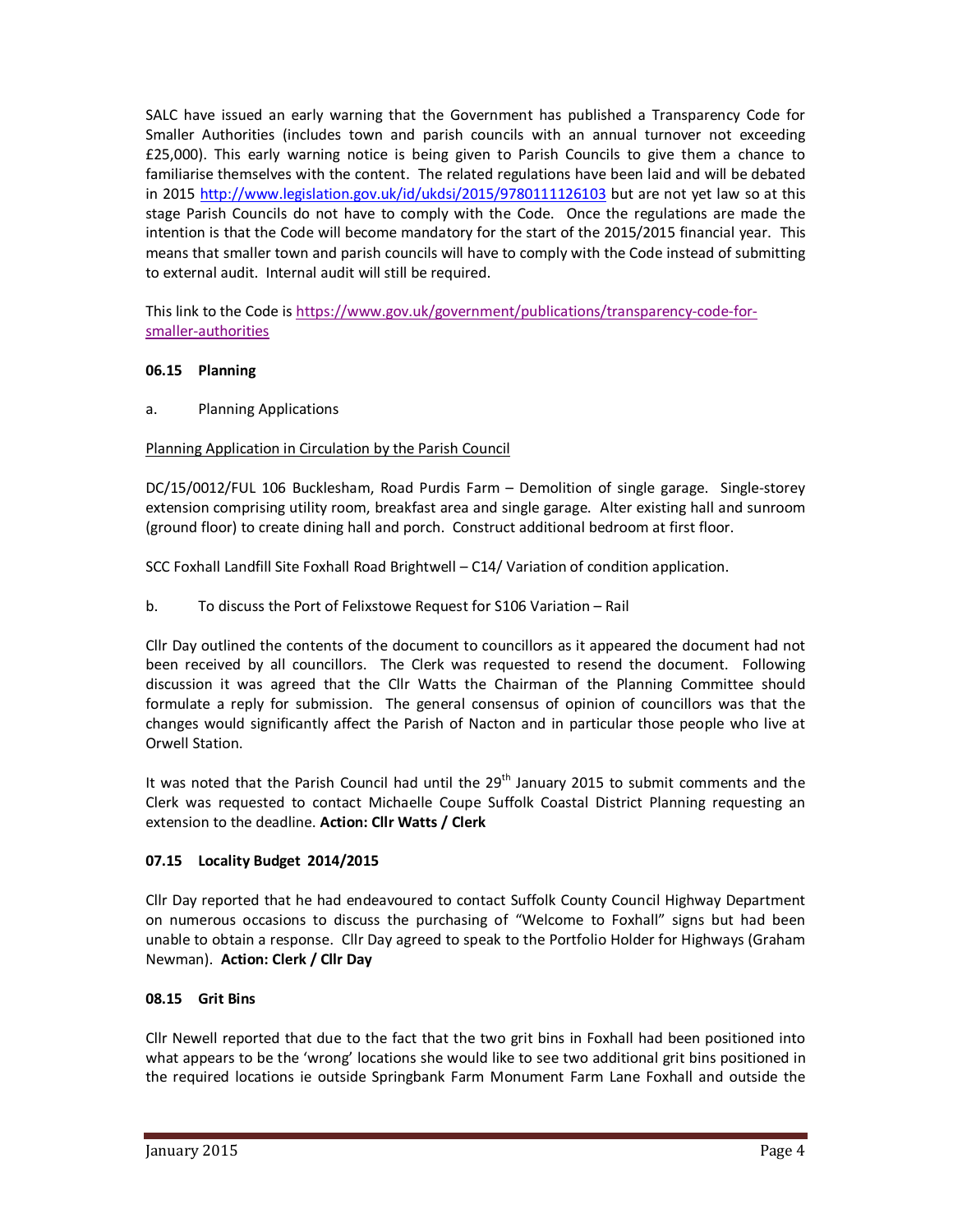Waddling Duck Hall Road Foxhall. It was agreed that the Clerk should contact Suffolk County Council Highways to confirm whether the bins can be placed in the positions concerned. **Action: Clerk** 

### **09.15 To discuss the Martlesham Neighbourhood Plan**

The Clerk reported that a copy of a letter had been received from Martlesham Parish Council which had been written to the Principal Planning Officer stating that the Parish Council is making a second revised application for designation of the Martlesham Plan Boundary. In line with government legislation and guidance they are applying for the Neighbourhood Plan boundary to match the parish boundary. The contents were noted by the Parish Council.

### **10.15 To discuss the Issues & Options Consultation (SCDC)**

Councillors discussed the consultation document and agreed that two questions were of particular concern to the Parish Council.

Question 5 – What type of housing does your community need?

Question 14 – Should the Ransomes' Eurpark allocation be extended onto land adjacent within the ANOB?

It was noted that comments should be returned by the  $27<sup>th</sup>$  February 2015 and it was agreed that the Planning Committee Chairman should formulate the reply on behalf of the Parish Council. **Action: All Councillors / Cllr Watts / Clerk** 

### **11.15 Finance**

| Income                                    |         |
|-------------------------------------------|---------|
| None                                      |         |
| Expenditure                               |         |
| Clerk's Salary and Expenses December 2015 | £250.67 |
| HMRC Tax Oct-Nov-Dec 2014                 | £156.00 |

Cllr Warham proposed, seconded Cllr Wells that the above expenditure is approved – agreed. **Action: Clerk** 

### **12.15 Correspondence**

None

### **13.15 Meetings attended by councillors / clerk**

None

### **14.15 Members questions to the Chairman**

- a. Cllr Newell reported that councils can now apply for a £10,000 grant for the eviction of illegal travellers.
- b. Cllr Watts requested that the removal of business rates be placed on the next Parish Council Agenda. **Action: Clerk**